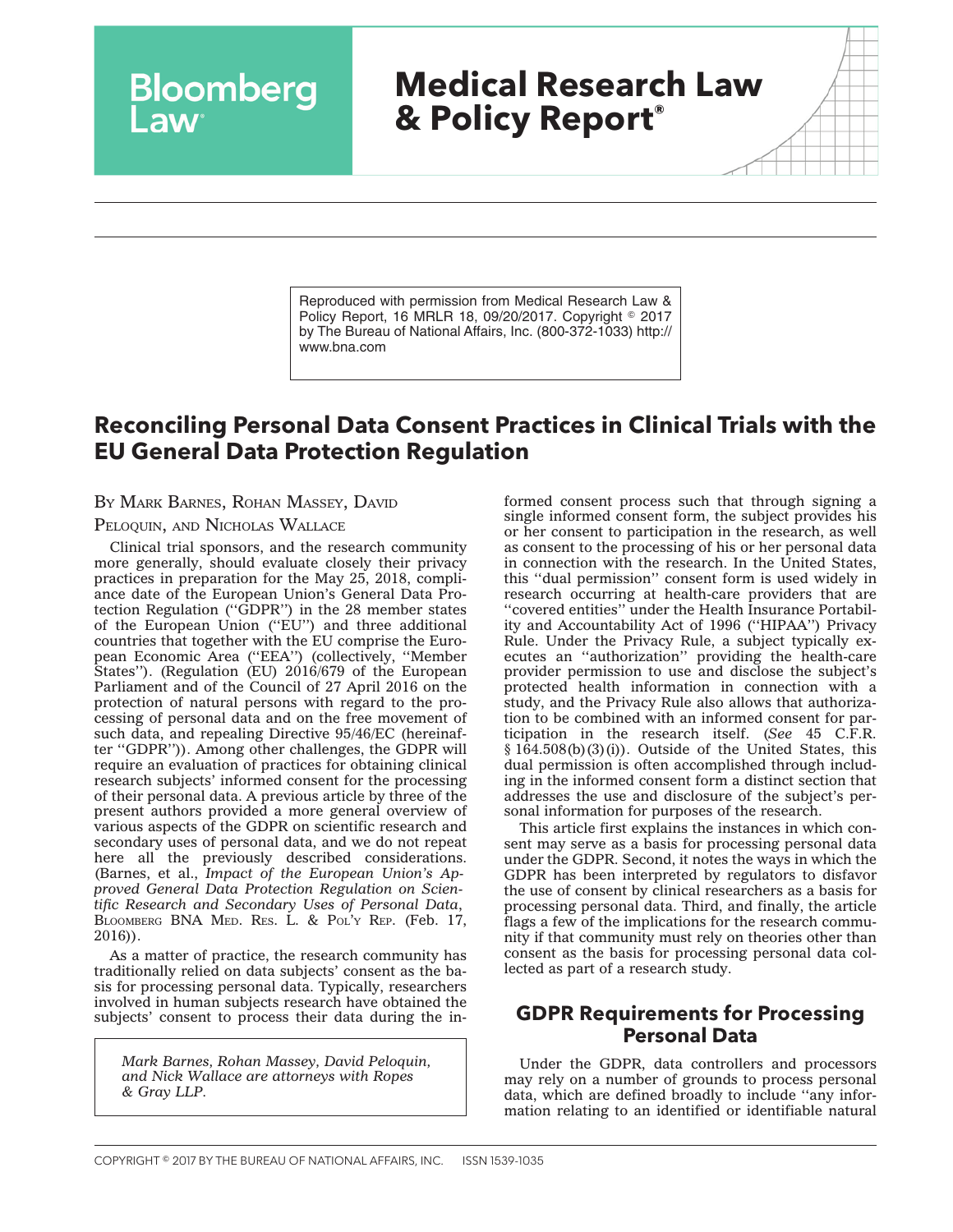person.'' (GDPR Art. 4(1)). The GDPR in turn defines an ''identifiable natural person'' as ''one who can be identified, directly or indirectly, in particular by reference to an identifier such as a name, an identification number, location data, an online identifier or to one or more factors specific to the physical, physiological, genetic, mental, economic, cultural or social identity of that natural person.'' (*See id*.).

Consent is one ground recognized by the GDPR as a basis for processing personal data. Entities subject to the GDPR may process personal data when ''the data subject has given consent to the processing of his or her personal data for one or more specific purposes.'' (GDPR, Art.  $6(1)(a)$ ). The GDPR also permits processing of personal data on the ground that ''processing is necessary for the purposes of the legitimate interests pursued by the controller or by a third party, except where such interests are overridden by the interests or fundamental rights and freedoms of the data subject which require protection of personal data, in particular where the data subject is a child." (GDPR, Art.  $6(1)(f)$ ). In limited circumstances, the legitimate interests basis may allow a researcher or clinical trial sponsor to process data without a subject's consent, although as noted in the following section, the particular types of sensitive personal data often collected during human subjects research are subject to heightened requirements for processing.

#### **GDPR Requirements for Processing Special Categories of Personal Data**

Heightened requirements must be met in order to process certain ''special categories of personal data,'' which are likely to be collected during any clinical research (or even social science research) study. These special categories include ''personal data revealing racial or ethic origin . . . genetic data, biometric data for the purpose of uniquely identifying a natural person, data concerning health or data concerning a natural person's sex life or sexual orientation.'' (GDPR, Art.  $9(1)$ ).

The GDPR prohibits the processing of special categories of personal data in the absence of an applicable exception. One such exception is the consent of the data subject, provided that the subject provides ''explicit consent to the processing of those personal data for one or more specified purposes.'' (GDPR, Art. 9(2)(a)). The Article 29 Data Protection Working Party (the ''Working Party''), an advisory body that issues non-binding guidance on EU data protection law, provided guidance interpreting ''explicit consent'' under the EU Data Privacy Directive (Directive 95/46/EC), the predecessor regime to the GDPR. The Working Party noted that '' 'explicit consent' is understood as having the same meaning as express consent.'' (Opinion No. 15/2011 (WP187) of the Article 29 Data Protection Working Party on the Definition of Consent 26 (Jul. 13, 2011)). According to the Working Party, express consent ''encompasses all situations where individuals are presented with a proposal to agree or disagree to a particular use or disclosure of their personal information and they respond actively to the question, orally or in writing. Usually, explicit or express consent is given in writing with a handwritten signature.'' (*Id.*). It is also important to note that the GPDR provides that more restrictive laws of the EU

or of an individual EEA Member State may provide that the data subject may not lift, by the data subject's consent, the general prohibition on the processing of such "special categories of personal data." (GDPR, Art.  $9(2)(a)$ . Accordingly, depending on future EU and Member State enactments, there may emerge some variation between EEA Member States regarding the extent to which explicit consent may be used as a basis for processing special categories of personal data.

In instances in which entities processing personal data do not have a data subject's explicit consent, the GDPR permits processing of special categories of personal data on certain other grounds, including when processing is necessary (i) for scientific or historical research purposes or (ii) for reasons of public interest in the area of public health. Processing for ''scientific or historical research purposes'' must be done ''in accordance with Article 89(1) based on Union or Member State law which shall be: proportionate to the aim pursued, respect the essence of the right to data protection, and provide for suitable and specific measures to safeguard the fundamental rights and the interests of the data subject.'' (GDPR, Art. 9(2)(j)). The wording of Article 9(2)(j) with its statement that processing must be ''in accordance with Article 89(1) based on Union or Member State law'' raises a question of whether the EU or individual Member States must issue affirmative legislation interpreting Article 89(1) before Article  $9(2)(j)$ may be relied upon as an independent basis for processing of special categories of personal data. In our judgment, the better interpretation, in light of the GDPR's recitals on this point, is that Article  $9(2)(j)$  is available immediately as an independent basis for processing, though the EU or individual Member States are empowered (though not required) to impose additional requirements on such processing. For example, GDPR Recital 156 (emphasis added) states:

''Member States should provide for appropriate safeguards for the processing of personal data for archiving purposes in the public interest, scientific or historical research purposes, or statistical purposes. Member States *should be authorised* to provide, under specific conditions and subject to appropriate safeguards for data subjects, specifications and derogations with regard to the information requirements and rights to rectification, to erasure, to be forgotten, to restriction of processing, to data portability, and to object when processing personal data for archiving purposes in the public interest, scientific or historical research purposes or statistical purposes.''

Under this Recital, therefore, Member States ''should be *authorised* to provide'' for these additional protections and measures but are not required to do so – meaning, presumably, that such Member State actions are not somehow a predicate for the use of the sensitive data processing authority afforded by Article  $9(2)(j)$ . Moreover, as described immediately below, Article 89(1) already requires certain protective conditions for research subjects, thus already meeting the Article 9(2)(j) requirement that there be ''suitable and specific measures to safeguard the fundamental rights and the interests of the data subject.''

Article 89(1) requires that processing of personal data for historical or scientific research purposes ''shall be subject to appropriate safeguards, in accordance with this Regulation, for the rights and freedoms of the data subject.'' Safeguards must ''ensure that technical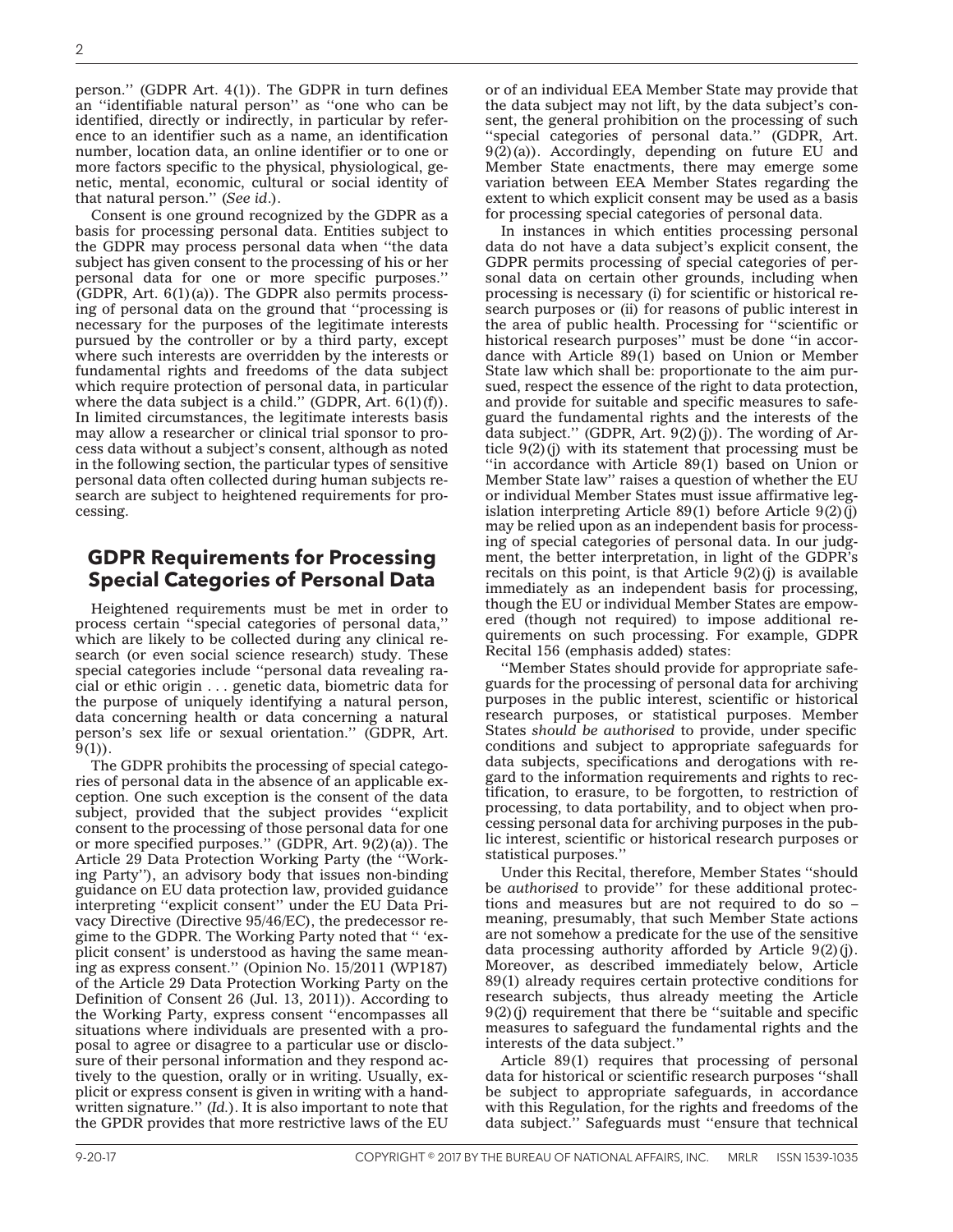compassionate use cases in which a physician, unable to obtain patient or authorized representative consent, must transmit a patient's personal data to enable a pharmaceutical company to assess the patient's eligibil-

experimental, potentially life-saving intervention, or in

ity for a potentially life-saving treatment. *See* Working Document No. 01/2012 (WP189) of the Article 29 Data Protection Working Party on epSOS (Jan. 25, 2012); Working Document No. WP131 of the Article 29 Data Protection Working Party on the Processing of Personal

 $9(2)(c)$ ). The Working Party has suggested that "vital interest'' involves a ''life or death'' situation, and thus this may provide a basis for processing in cases of emergency research in which the research subject may not be able to provide consent for administration of an

Also relevant for the research community, special categories of personal data may be processed on the alternative basis of necessity of ''public interest in the area of public health, such as protecting against serious

cross-border threats to health or ensuring high standards of quality and safety of health care and of medicinal products or medical devices.'' (GDPR, Art. 9(2)(i)). This basis for processing most directly authorizes health professionals to use special categories of personal data to protect public health in epidemics, pandemics, or safety threats in connection with drugs or devices. It is therefore not clear that the research community should or could rely on this basis to process personal data for most scientific research, unless that re-

search has a direct, non-attenuated public health application, but this basis may permit the processing of data concerning adverse events that arise in connection with

In addition, the GDPR provides that processing of special categories of personal data may take place when necessary to protect the ''vital interests of the data subject or another natural person where the data subject is physically incapable of giving consent.'' (GDPR, Art.

the use of a drug or medical device.

cessing of sensitive data of research subjects.

and organisational measures are in place . . . to ensure respect for the principle of data minimisation,'' which holds that the data processed shall be ''limited to what is necessary in relation to the purposes for which they are processed" (GDPR, Art.  $5(1)(c)$ ). Article 89(1) instructs that when applied to scientific research, data minimization requires that where the research purposes ''can be fulfilled by further processing which does not permit or no longer permits the identification of data subjects,'' then the research shall be fulfilled in a manner that does not permit identification. If this is not possible, technical and administrative measures shall be in place to protect the data, which may include pseudonymization, provided that the research purposes can be fulfilled with pseudononymized data. The GDPR defines pseudonymization as ''the processing of personal data in such a manner that the personal data can no longer be attributed to a specific data subject without the use of additional information, provided that such additional information is kept separately and is subject to technical and organisational measures to ensure that the personal data are not attributed to an iden-

tified or identifiable natural person.'' (GDPR Art. 4(5)). Additional requirements may apply to the processing of data for scientific research purposes under Member States' laws. In these ways, Article 89(1) itself already imposes some specific protective conditions on the pro-

Data Relating to Health in Electronic Health Records (Feb. 15, 2007).

#### **The Stringent Nature of Consent under the GDPR and Potential Conflict with Established Consent Practices in the Research Community**

Relevant to both the general consent and explicit consent bases for processing personal data and special categories of personal data, respectively, the GDPR's definition of consent calls into question whether consent may be relied upon as a basis for processing personal data if the data processor simultaneously plans to assert an additional regulatory basis for processing the personal data (*e.g.*, scientific research purposes) in the event that the data subject withdraws his or her consent. The GDPR defines consent as ''any freely given, specific, informed and unambiguous indication of the data subject's wishes by which he or she, by a statement or by a clear affirmative action, signifies agreement to the processing of personal data relating to him or her.'' (GDPR, Art. 4(11)). The Recitals to the GDPR provide that ''[c]onsent should not be regarded as freely given if the data subject has no genuine or free choice or is unable to refuse or withdraw consent without detriment.'' (GDPR, Recital 42). The danger is that consent to processing of personal data in the context of research could be regarded as not being a genuine choice if the data processor intends to rely simultaneously on another ground, such as scientific research, to process the data if the data subject withdraws consent.

The Working Party has issued guidance interpreting the interaction of the consent requirements with the other bases for processing personal data. In addition, the United Kingdom's Information Commissioner's Office (''ICO''), the supervisory authority charged with enforcing the GDPR in the United Kingdom, issued draft guidance earlier this year that touches on this issue. The ICO's guidance will remain in draft form until the Working Party agrees on its Europe-wide consent guidelines, which is expected to take place in December 2017.

The Working Party has provided guidance that ''[c]onsent can only be valid if the data subject is able to exercise a real choice, and there is *no risk* of deception, intimidation, coercion or significant negative consequences if he/she does not consent.'' Opinion No. 15/ 2011 (WP187) of the Article 29 Data Protection Working Party on the Definition of Consent 12 (emphasis added). The Working Party guidance additionally notes that, ''[i]f, once consent is withdrawn, the data processing continues based on another legal ground, doubts could be raised as to the original use of consent as the initial legal ground: if the processing could have taken place from the beginning using this other ground, presenting the individual with a situation where he is asked to consent to the processing could be considered as misleading or inherently unfair.'' (*Id.* at 13). The Working Party allows that subsequent reliance on a ground other than consent, ''would be different if there were a change of circumstances, for example if a new legal basis were to appear in the course of the processing, such as a new law regulating the database concerned.'' (*Id*.).

Consequently, the Working Party concludes, ''reliance on consent should be confined to cases where the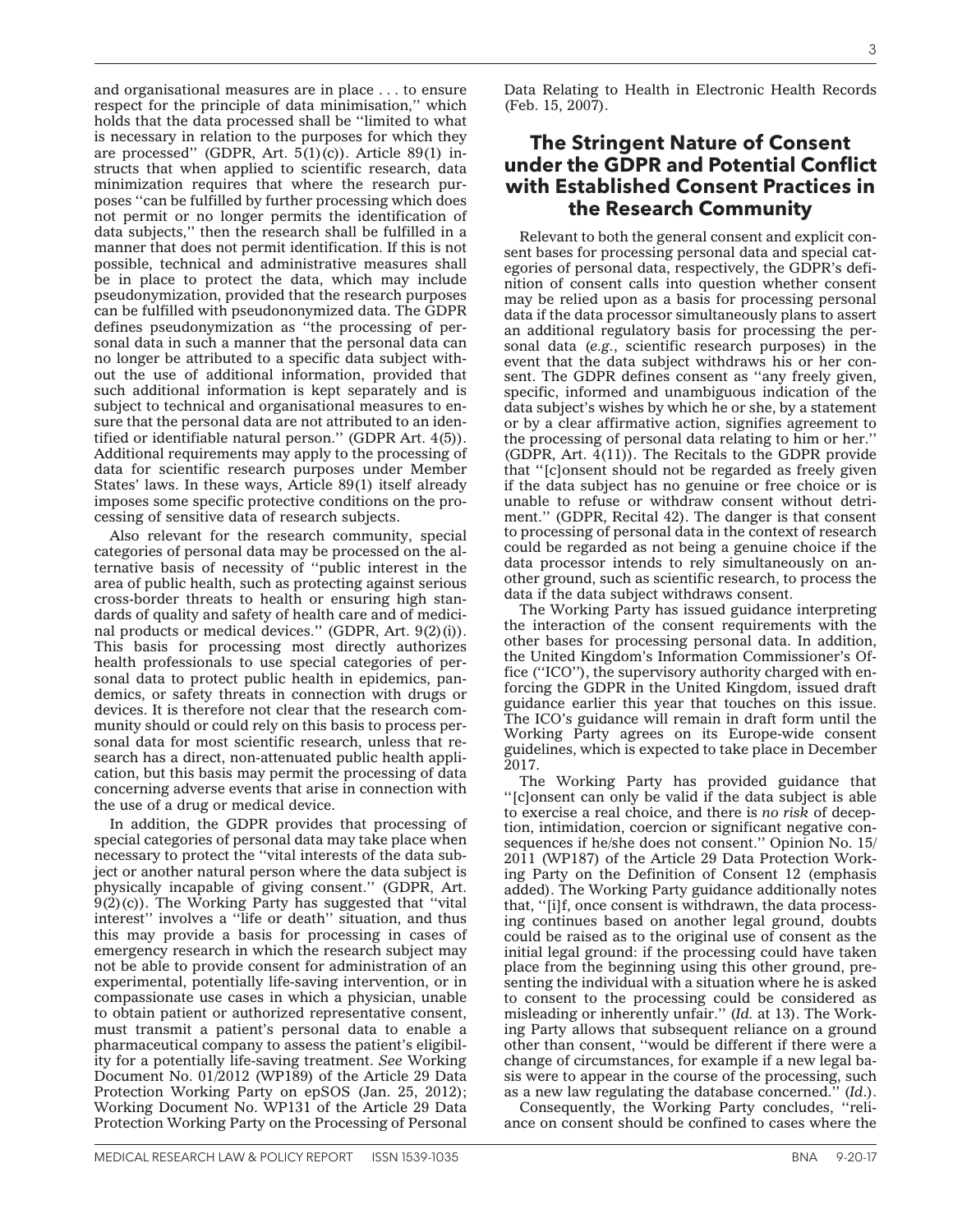individual data subject has a genuine free choice and is subsequently able to withdraw the consent without detriment,'' and, ''[i]n principle, consent can be considered to be deficient if no effective withdrawal is permitted.'' Working Document No. WP 131 of the Article 29 Data Protection Working Party on the Processing of Personal Data Relating to Health in Electronic Health Records (EHRs); Opinion No. 15/2011 (WP187) of the Article 29 Data Protection Working Party on the Definition of Consent.

Echoing the Working Party, the ICO provides in consultation guidance on consent under the GDPR issued earlier this year that, ''[c]onsent is appropriate if you can offer people real choice and control over how you use their data, and want to build their trust and engagement. But if you cannot offer a genuine choice, consent is not appropriate. If you would still process the personal data without consent, asking for consent is misleading and inherently unfair." INFORMATION COMMISSION-ER'S OFFICE, CONSULTATION: GDPR CONSENT GUIDANCE 11 (start date, Mar. 2, 2017; end date, Mar. 31, 2017). The ICO guidance continues by stating that ''[t]his may be the case if, for example[,] you would still process the data on a different lawful basis if consent were refused or withdrawn.'' (*Id.* at 13).

Notably, the ICO guidance does recognize that consent will often provide the basis for processing personal data for research purposes, as it states as follows:

''If you are seeking consent to process personal data for scientific research, you don't need to be as specific as for other purposes. However, you should identify the general areas of research, and where possible give people granular options to consent only to certain areas of research or parts of research projects.'' (*Id*. at 27).

In addition, the ICO guidance states that, ''[y]ou may need to consider whether you have another lawful basis for any of the processing, so that you can focus your consent request.'' (*Id.* at 31). This suggests that one may be able to craft a consent whereby the consent for processing is tailored such that a subject is told that consent is the basis for the initial processing, but if the subject later withdraws his or her consent, processing of the subject's data may continue as needed to preserve the integrity of the research under the scientific research basis for processing.

In sum, the available guidance provides that, if personal data would still be processed on a different lawful basis other than consent, even if consent were refused or withdrawn, then seeking consent from the individual would be misleading and inherently unfair and would present the individual with a false choice and only the illusion of control. These regulatory interpretations do not appear to contemplate adequately current scientific research practice, in which consent to data processing is often obtained at the outset of a research project and subjects are told that if they withdraw consent to such processing, no new data will be collected about the subject but the data already collected will continue to be used to preserve the integrity of the research. In the absence of the above-cited interpretive guidance, one would think that under the GDPR one could make the case that consent is the primary basis for processing special categories of personal data, with the ''scientific research'' basis providing a secondary rationale to continue processing necessary for the scientific research in the event that the subject withdraws his or her consent. While the ICO guidance may provide a path to this conclusion, the ICO guidance applies only to the United Kingdom (which soon will no longer be part of the European Union) and is not entirely clear on this point.

Notably, the GDPR provides in its recitals that for the purpose of consenting to the participation in scientific research activities in clinical trials, the relevant provisions of the EU's Clinical Trial Regulation (scheduled to take effect in 2019) should apply. *See* Regulation (EU) No. 536/2014 of the European Parliament and of the Council of 16 April 2014 on clinical trials on medicinal products for human use and repealing Directive 2001/ 20/EC (hereinafter ''EU Clinical Trial Regulation''). The EU Clinical Trial Regulation in turn provides that withdrawal of informed consent ''should not affect the results of the activities already carried out, such as the storage and use of data obtained on the basis of informed consent before withdrawal.'' (*See* EU Clinical Trial Regulation, Recital 76). Thus read together, the GDPR and the EU Clinical Trial Regulation suggest that consent may be the most appropriate basis for processing personal data in the context of a clinical trial, and that withdrawal of consent should not affect continued processing of data as needed for the research.

### **Implications for Scientific Research**

Before the GDPR compliance date, the scientific research community should examine, and encourage regulatory bodies to issue clear guidance regarding, whether the GDPR requires the research community to revise its common practice of obtaining subjects' consent to the processing of personal data in order to ensure that the research community will have ongoing access to data necessary for the integrity of the research study – even in the event that the data subject withdraws consent.

Most personal data involving human subjects are likely to be among the ''special categories of personal data'' to which additional protections apply. Researchers will therefore likely face a choice of continuing to rely on the subjects' consent to the processing of the personal data, or alternatively, will need to rely on the scientific research basis for the processing. However, as noted above, the scientific research basis for processing may be subject to additional requirements imposed by the laws of individual EEA Member States, thus leading to complications for those conducting research in multiple jurisdictions, such as most pharmaceutical and medical device company sponsors of research, as well as academic multi-site, multi-national trials.

As reviewed above, Working Party and draft ICO guidance states that consent cannot be relied upon as a basis for processing data if researchers intend to rely simultaneously on another basis for processing the data, such as the scientific research basis, in the event the subject withdraws consent to processing. However, the draft ICO guidance introduces confusion, as it also contains statements that could be read to suggest that consent and another basis for processing the data may be relied upon simultaneously. Under the Working Party guidance and the most conservative reading of the ICO guidance, if researchers continue to rely on subjects' consent as the basis for processing data under the GDPR, they could face limits on their ability to process collected information if a subject withdraws his or her consent to the processing at a later point. However, at least in the United Kingdom, assuming that the draft